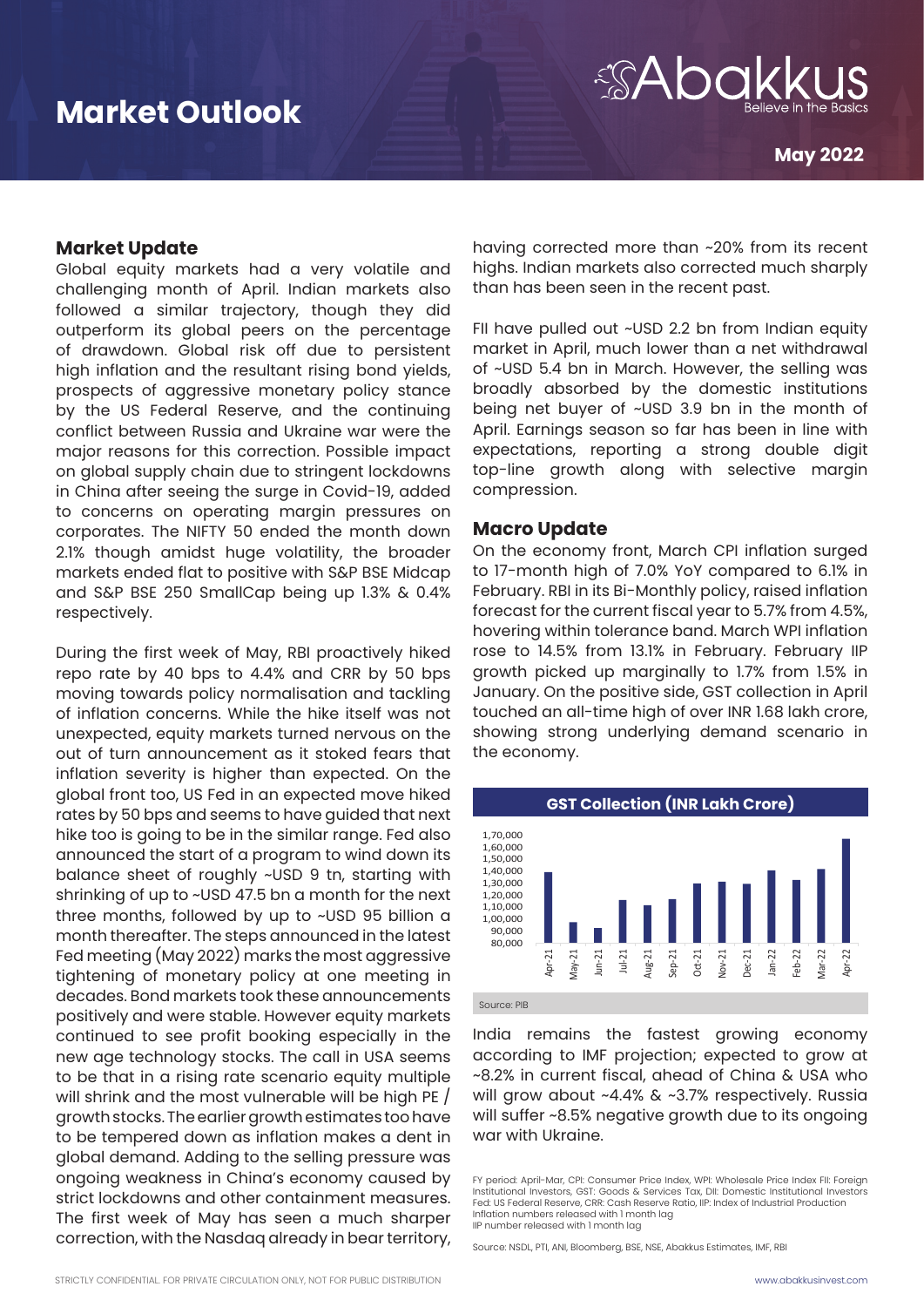## *ADC*

**May 2022**



### **Market Outlook**

Equity markets in India have also reacted in line with the global trends. Rising inflation can impact demand and force central banks to rise rates faster than expected. Input costs inflation and high energy costs are also headwinds both for consumer demand as well as corporate margins. The global equity risk off has also led to unprecedented selling by FIIs, putting pressure on stock prices. However, on the positive side, demand continues to be very strong in the economy. Record income tax and GST collections highlight the inherent strength in the economy. Rural income is expected to be very strong, led by record food grain and agri productions and very high agri commodity prices. Domestic flows into equity continue to be strong and have more than negated the FII outflows, presenting stability to the equity markets.

Indian corporates selectively, too are facing inflation / higher input cost pressures, and this will have near term earnings impact. Some companies / sectors will be selectively hit and can offer good entry opportunity for long term investors like us. Earnings season has been decent with companies reporting inline numbers but the issue has been on guidance where many corporates have guided for margin pressure in the coming quarters. We are closely monitoring our portfolio companies performance on the earnings front and will not be shy to exit some names where we feel there is a permanent hit to margins.

IPO of insurance giant LIC is the big event for May 2022 and we feel government have taken the right steps of scaling down the size of the offering. By not deferring the IPO Government is sending the right indication that it is serious on the disinvestment front and maintaining fiscal balance. Domestic liquidity continues to be strong and we expect this trend to continue. Foreign flows too should normalise over the next 3-6 months once global inflation starts to temper.

We continue to maintain our view of softness in oil prices from a medium to long term perspective. Metal and other commodity prices have already started to soften from their highs. Some more correction in oil and commodity prices might allay the inflation fears to some extent and present the trigger for an upmove in the markets.

We believe that we are entering a phase of consolidation in the markets and expect very minimal correction from these levels. Though the markets might remain range bound in the very near-term, opportunities are opening up in selective stocks. We would be constructive and be investors while focussing on our fundamental philosophy of buying companies with profit growth and where fundamentals merit the valuations they are trading at.

LIC: Life Insurance Corporation of India

Companies/stocks/Sectors mentioned above may or may not be the part of one or more of Investment Manager's (IM) PMS Investment Approaches, Advisory and/ or AIF Schemes. The stocks/sectors are for representation purpose only and are not recommendations to invest and the IM may or may not have exposure to the same.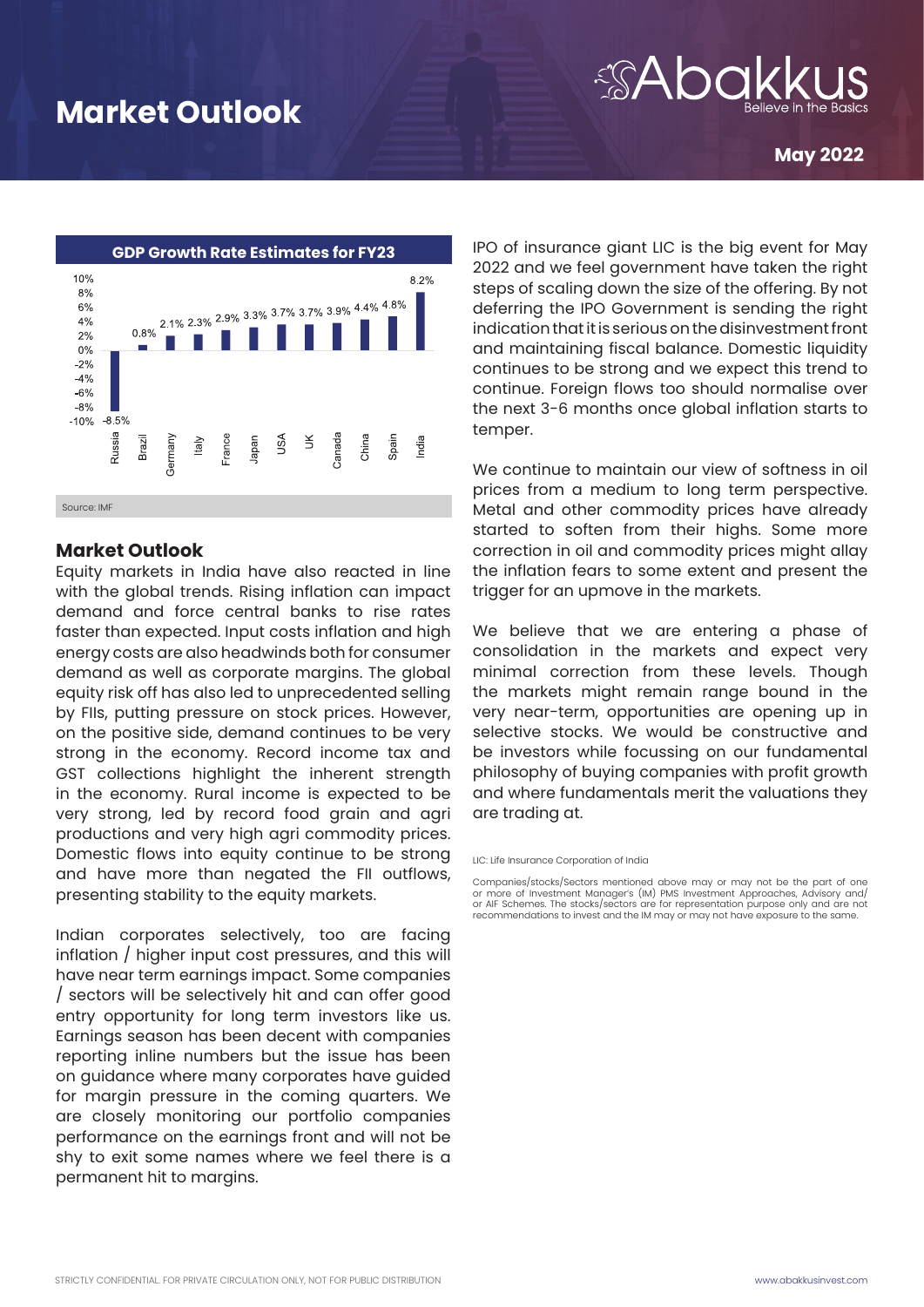## **Disclaimers**

# *SAbakku*

### **May 2022**

### **About Us**

Abakkus Asset Manager LLP ("the LLP") is registered as a Portfolio Manager with SEBI under SEBI (Portfolio Managers) Regulations, 2020 as amended from time to time and the Circulars and Guidelines issued there under from time to time vide SEBI Reg. No.: INP000006457 dated March 14, 2019 and as an Investment Advisor under SEBI(Investment Advisors) Regulations, 2013 as amended from time to time and the Circulars and Guidelines issued there under from time to time vide SEBI Reg. No.: INA000015729 dated February 03, 2021. The LLP is also the Investment Manager to Abakkus Growth Fund, a SEBI registered Category III AIF vide SEBI Reg. No.: IN/AIF3/18-19/0550 dated June 05, 2018, India-Ahead Venture Trust, a SEBI registered Category I AIF vide SEBI Reg. No.: IN/AIF1/21- 22/0976 dated January 25, 2022 and India-Ahead Private Equity Trust, a SEBI registered Category II AIF vide SEBI Reg. No.: IN/AIF2/21-22/0980 dated January 27, 2022, under SEBI (Alternative Investment Fund) Regulations, 2012 as amended from time to time and the Circulars and Guidelines issued there under from time to time collectively referred as the SEBI Registered Intermediary.

### **Disclaimer and Disclosures**

This document confidential and is intended only for the personal use of the prospective investors/contributors (herein after referred as the Clients) to whom it is addressed or delivered and must not be reproduced or redistributed in any form to any other person without prior written consent of the LLP. This document does not purport to be all-inclusive, nor does it contain all of the information which a prospective investor may desire. This document is neither approved, certified nor its contents is verified by SEBI.

The LLP retains all the rights in relation to all information contained in the document(s) and to update the same periodically or otherwise from time to time. The document is provided on personal/confidential/issued on a Private Placement basis and the document is neither a general offer nor solicitation to avail the service of investment from the SEBI Registered Intermediary under the services offered by the LLP/Fund nor is it an offer to sell or a generally solicit an offer to become an investor in the services offered by the LLP/Fund. The delivery of this document at any time does not imply that information herein is correct as of any time subsequent to its date. The contents of this document are provisional and may be subject to change. In the preparation of the material contained in this document, the LLP has used information that is publicly available, certain research reports including information developed in-house. The LLP warrants that the contents of this document are true to the best of its knowledge, however, assume no liability for the relevance, accuracy or completeness of the contents herein.

The LLP declares that the data and analysis provided shall be for informational purposes. The information contained in the analysis shall been obtained from various sources and reasonable care would be taken to ensure sources of data to be accurate and reliable. The LLP will not be responsible for any error or omission in the data or for any losses suffered on account of information contained in the analysis. While the LLP will take due care to ensure that all information provided is accurate however the LLP neither guarantees/warrants the sequence, accuracy, completeness, or timeliness of the report. Neither the LLP nor its affiliates or their partners, directors, employees, agents, or representatives, shall be responsible or liable in any manner, directly or indirectly, for views or opinions expressed in this analysis or the contents or any systemic errors or discrepancies or for any decisions or actions taken in reliance on the analysis. The LLP does not take any responsibility for any clerical, computational, systemic, or other errors in comparison analysis.

There can be no assurance that future results, performance, or events will be consistent with the information provided in this document and the past performance, if any is not the guarantee of the future/assured performance. Any decision or action taken by the recipient of the document based on this information shall be solely and entirely at the risk of the recipient of the document. The distribution of this information in some jurisdictions may be restricted and/or prohibited by law, and persons into whose possession this information comes should inform

themselves about such restriction and/or prohibition and observe any such restrictions and/or prohibition. Unauthorized disclosure, use, publication, dissemination or copying (either whole or partial) of this information, is prohibited. The LLP shall not treat recipient/user as a client by virtue of his receiving/using the contents of the document in full or part. Neither the LLP nor its affiliates, directors, partners, employees, agents, or representatives, shall be responsible or liable in any manner, directly or indirectly, for the contents or any errors or discrepancies herein or for any decisions or actions taken in reliance on the information. The person accessing this information specifically agrees to exempt/absolve the LLP or any of its affiliates or employees from, any and all responsibility/ liability arising from such misuse/improper/ illegal use and agrees not to hold the LLP or any of its affiliates or employees responsible

for any such misuse/improper/illegal use and further agrees to hold the LLP or any of its affiliates or employees free and harmless from all losses, costs, damages, expenses that may be suffered by the person accessing this information due to any errors and delays.

The LLP (including its affiliates) and any of its Partners, officers, employees, and other personnel will not accept any liability, loss, damage of any nature, including but not limited to direct, indirect, punitive, special, exemplary, consequential, as also any loss of profit in any way arising from the use of this document or any information in any manner whatsoever.

This document may include certain forward-looking words, statements and scenario which contain words or phrases such as "believe", "expect", "anticipate", "estimate", "intend", "plan", "objective", "goal", "project", "endeavor" and similar expressions or variations of such expressions that are forward-looking statements, words, and scenario. Actual results may differ materially from those suggested by the forward-looking statements due to risks, uncertainties, or assumptions. The LLP takes no responsibility of updating any data/information.

This document cannot be copied, reproduced, in whole or in part or otherwise distributed without prior written approval of the LLP.

Prospective investors/clients are advised to review this Document, the Private Placement Memorandum / Disclosure Document, the Contribution Agreement / Client Agreement, representations and presentation(s) and other related documents carefully and in its entirety and seek clarification wherever required from the SEBI Registered Intermediary/LLP. Prospective investors should make an independent assessment, and consult their own counsel, business advisor and tax advisor as to legal, business and tax related matters concerning this document and the other related documents before becoming investing with /though the LLP/in the Fund.

The information contained in this document has been prepared for general guidance and does not constitute a professional advice/assurance and no person should act upon any information contained herein without obtaining specific professional advice/Assurance. Neither the LLP nor its Affiliates or advisors would be held responsible for any reliance placed on the content of this document or for any decision based on it. Each existing/prospective client, by accepting delivery of this document agrees to the foregoing. The Investment portfolio are subject to several risk factors including but not limited to political, legal, social, economic, and overall market risks. The recipient alone shall be fully responsible/ are liable for any decision taken on the basis of this document. The LLP, its partners, employees, PMS clients, AIF scheme(s), Advisory clients may have existing exposure to the stocks that form part of the PMS portfolio/ Advisory portfolio/AIF scheme(s). Further, in view of the investment objective/strategy of the PMS /Advisory and AIF scheme(s) there may be situations where Abakkus may be selling a stock which is part of the PMS portfolio/Advisory portfolio/AIF scheme as the case may be.

The LLP (including its affiliates) may offer services in nature of advisory, consultancy, portfolio management, sponsorship of funds, investment management of funds which may conflict with each other.

The LLP operates from within India and is subject to Indian laws and any dispute shall be resolved in the courts of Mumbai, Maharashtra only.